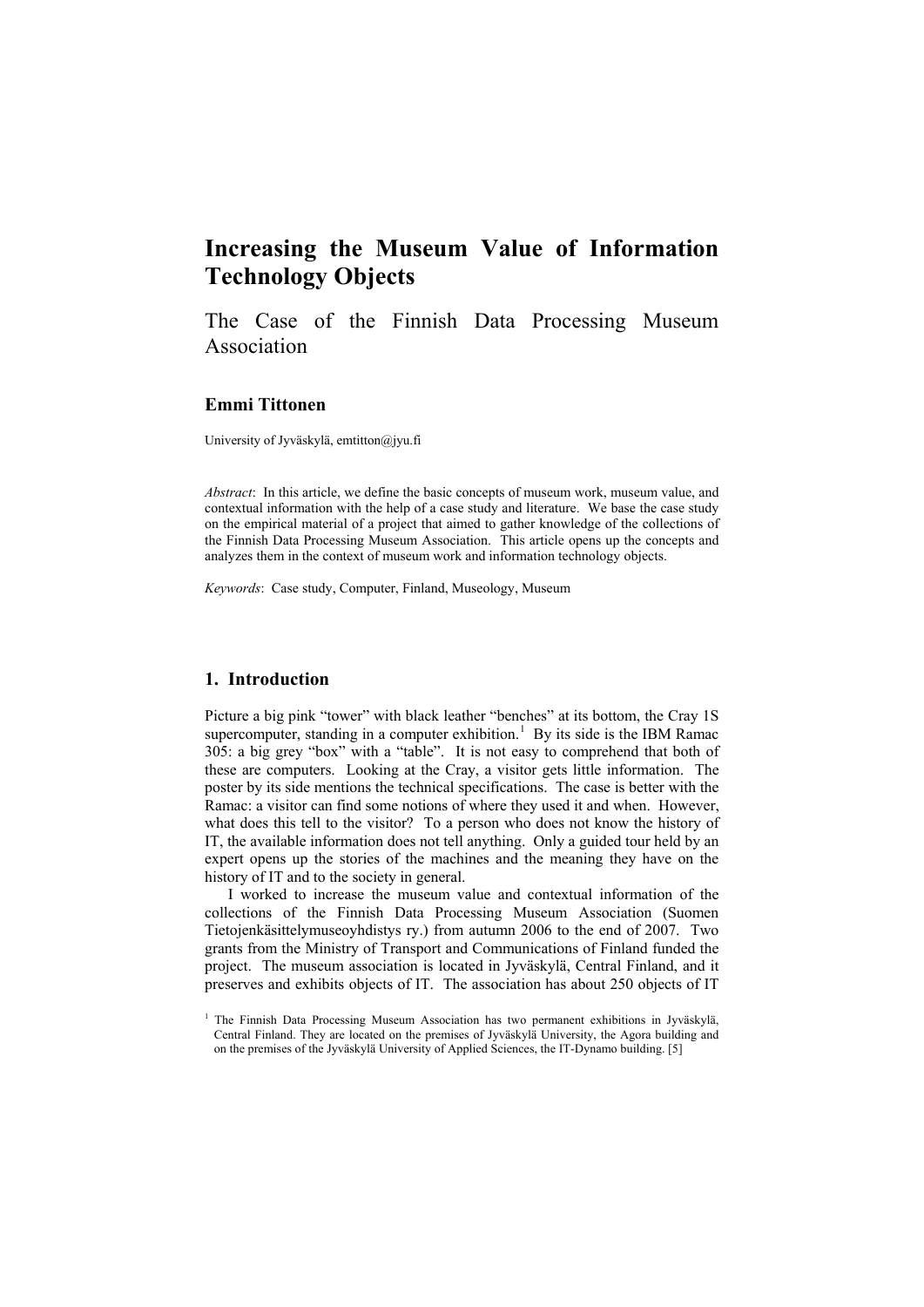and related material in their collections and they work on converting old formats into contemporary formats, for example from punch cards to 3,5" floppy disks. [5]

The documentation project occurred in co-operation with Jyväskylä University Museum's Section of Cultural History. The project aimed to gather knowledge of 11 computers. With the help of this information, the museum association will improve their exhibitions, increase the general knowledge of their collections, and develop the listing of their collections. In this article, I present the museum association as a case study on how and why museological principles are important in IT museum work. Finally, in the epilogue I will tell the "real" stories of the IBM Ramac 305 and the Cray 1S.

## **2. The Museological Approach of the Project**

## *2.1 The Museum Association's Story So Far*

The beginning of the museum association is in a collection of computers of Mr. Ilari Taulio, a retired IBM maintenance engineer, who started the collection over thirty years ago. During the 1970s, he started to collect old computers, for example, from his employers and different institutions [9, 18]. During the 1980s, Mr. Taulio rented storages for the collection and called a committee to work on establishing a computer museum in Jyväskylä (1987). The committee had representatives from the Finnish State Computer Center, Jyväskylä University, and the Museum of Central Finland. The aim of the committee was to increase the collection and to exhibit the computers to the public. They also aimed to enhance the study of the history of IT by enabling researchers to have old computers at their disposal. Until the museum association was established in 1995, the museum committee tried to lay the foundation of computer museum work in Finland. The city of Jyväskylä, among others, supported the committee with monetary help on storage rents every year [1, 9, 18].

Since its establishment, the museum association has been working on the same goal of creating a national computer museum, as well as increasing and managing the collections. An essential part of their work has also been exhibiting computers to the public around Finland in various events and sites [5, 9, 18]. The work of the association is based on voluntary work of its members. The association also aims to preserve contemporary computers.<sup>[2](#page-0-1)</sup> During its existence, various institutes have donated money to help the association continue their work. They established the two permanent exhibitions at the beginning of the 2000s [5, 9, 18]. These present the history of IT in a context of change: a visitor can see how computers and components have changed in the course of time.

The beginning of the project lies in the events that took place in 2006. In the beginning of 2006, the city of Jyväskylä announced that it would not continue its

 $2$  One part of the museum work is the documentation of the present. A voluntary association in Sweden SAMDOK (Samtids Dokumentation) created the basis of international contemporary documentation in the 1970's. Documenting the present brings today's culture closer. It also makes it possible to use more efficient methods in documentation [8, 12, 35].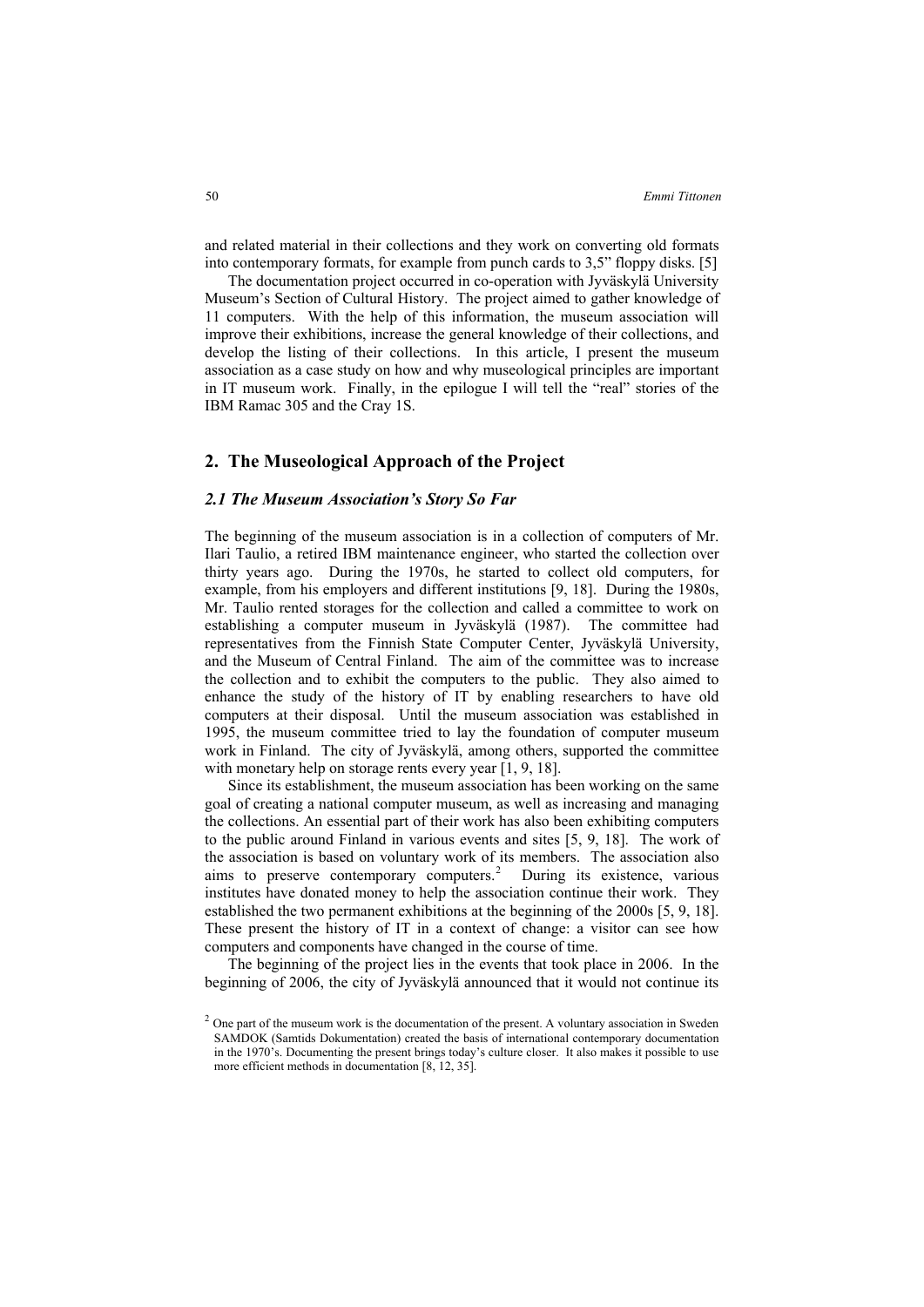monetary support to the association [6, 7]. From that day forward, the museum association was hanging on a thread. The situation was especially grim in April 2007: the association was served a notice of termination of rent agreement. The collections were facing the destiny of demolition when there was no money or no storages. Fortunately, with the help of the University of Jyväskylä, the collection was saved. The University of Jyväskylä helped the association to rent a new, smaller storage space  $(250 \text{ m}^2)$ . This meant that the collections had to be screened, but on which basis? Fortunately, the documentation project was already in progress and they used the preliminary results to help the screening. With less space, they reduced the collections from about 600 to about 250 items during the move in June 2007. Now the association can continue their work, since they have got further funding from several sources to maintain the new storages and develop further projects [5].

#### *2.2 Museum Value and the Collections of the Museum Association*

When we started to plan the project, the museum association had compiled a list of their "most valuable computers". The list consists of major developments from the history of IT: from punched-card machines to personal computers. It is their perspective on what are the most valuable computers in their collections. It was also the first step in valuing the collection.<sup>[3](#page-0-2)</sup> In museums, valuing means the evaluation of material and mental value of the objects. They can base the value of an object on aesthetic, intellectual, or sentimental basis [24]. The list also defined the basis of the diminished collection when we decided to build the new collection around it.

To the documentation project, I chose eleven computers or mainframes from the list. They include:

- o Wegematic 1000 (University of Helsinki the 1960s; Jyväskylä technical Institution 1965–1986);
- o Elliot 803 A, (Helsinki University of Technology the 1960s);
- o IBM 1620 (Valmet Jyväskylä or Summa paper mill the 1960s);
- o EAI Analogue Computer model 640/680 (Technical research Centre of Finland the 1960s / the 1970's);
- o IBM punched-card machines: from card punch to tabulator etc. (various);
- o IBM Ramac 305 (OTK the 1960s);
- o MIR-2 (Helsinki University of Technology the 1970s / the 1980s);
- o Cray 1S (CSC 1990's);
- o Zuse Z23 (Maansähkö Oy 1962–1970; Riihimäki technical institution, 1970–);
- o Digital Inc.'s PDP computers: especially PDP-11 and PDP-15 (various);
- o Spear Inc.'s µ-Linc a.k.a. Mikro-Linc (University of Helsinki 1966–1978).

So what does the concept of museum value have to do with computers? Museology is a discipline that has been a part of museum work since the  $18<sup>th</sup>$ 

<sup>&</sup>lt;sup>3</sup> The original list of "the most valuable computers" contains also these: Almex Optical Reader, IBM Mainframes (System 3 and 7, 3032), Data General Nova, SM-4 (CM-4; Soviet PDP-11 clone), PC and minicomputers (e.g. IBM, Nokia, HP) [1, 2].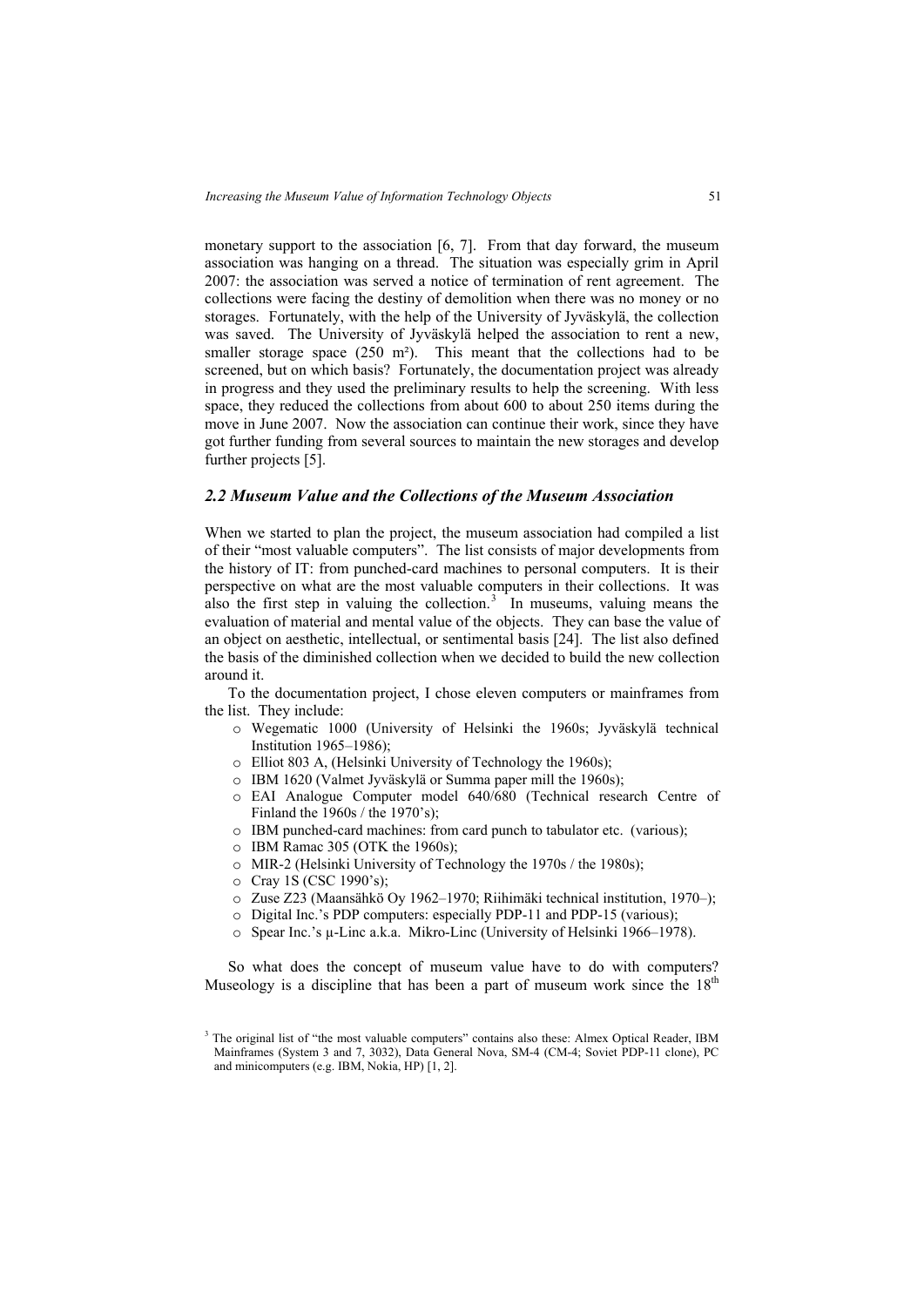century. As a theoretical discipline, it has been evolving all the time. It deals with the daily functions of museums and related "memory" organizations, as well as the theoretical aspects of all museum work. It is theoretically divided into two approaches. Museography or applied museology asks "how"; for example, which are the best-used practices of museum work. On the other hand, theoretical museology asks "why": for example, why we maintain museums. The (museum) object is a part of museological work and the methodology is based on the information value of the objects [16, 21].

From the beginning, the concepts museum value and context were the guidelines of the project. Museum value is a resource for managing the collections as well as a resource for defining the value of an object or the collections as a whole. Peter van Mensch, a Dutch museologist, has defined the concepts through a theory of life of a museum object [21]. They base the theory on the concept of an object's lifespan. The lifespan includes the original value of the object and the changes in its value during time. The information value of the object can diminish, disappear, or rise. In museology, museum objects are seen as objects that are separated from their original context and given a new context by moving them into a museum. The context changes also if an object is preserved as a museum object in its place in the environment. In a museum, the object is a representative of its original context and a resource for museum work. [21, 32]

As primary documents, museum objects are seen as direct witnesses of cultural and natural phenomena. We can also see the phenomena indirectly through secondary documentation such as literature and archival material. The secondary documents are not always seen as a part of museum work, even among museologists. [21] Archival material and literature are vital sources in historical research, but in museological research the object tells the information through its story. In my opinion, by combining these two disciplines' methods, we may complete the stories of the objects and the information value rises.

We define the museum value of an object mainly by its information; but in art museums, they also define the value by aesthetic values. Sometimes even other museums value their objects on aesthetic basis. This means that a museum might choose to save a presentable object. We also discussed aesthetic values when we started to define the salvageable computers: whether to take a computer which was presentable or which had a story to tell. In the end, we chose to emphasize the story of the machines.

We base the contextual information of an object on its lifespan. According to van Mensch's theory, the information value has three levels: The structural identity of the object contains the physical properties of the object. This means how it is built. Functional identity contains the functional properties and the significance of the object and its use. This means why they used a computer in a specific way. The contextual identity contains the object's relationship to its context. This means the relationship between the object and its environment: how the users of a computer reacted to it. [21, also 32]

This model is completed with the historical process that results in the final information value of the object [21]. This means the life history of the object and its effect on the information value. The final value is the basis on which we build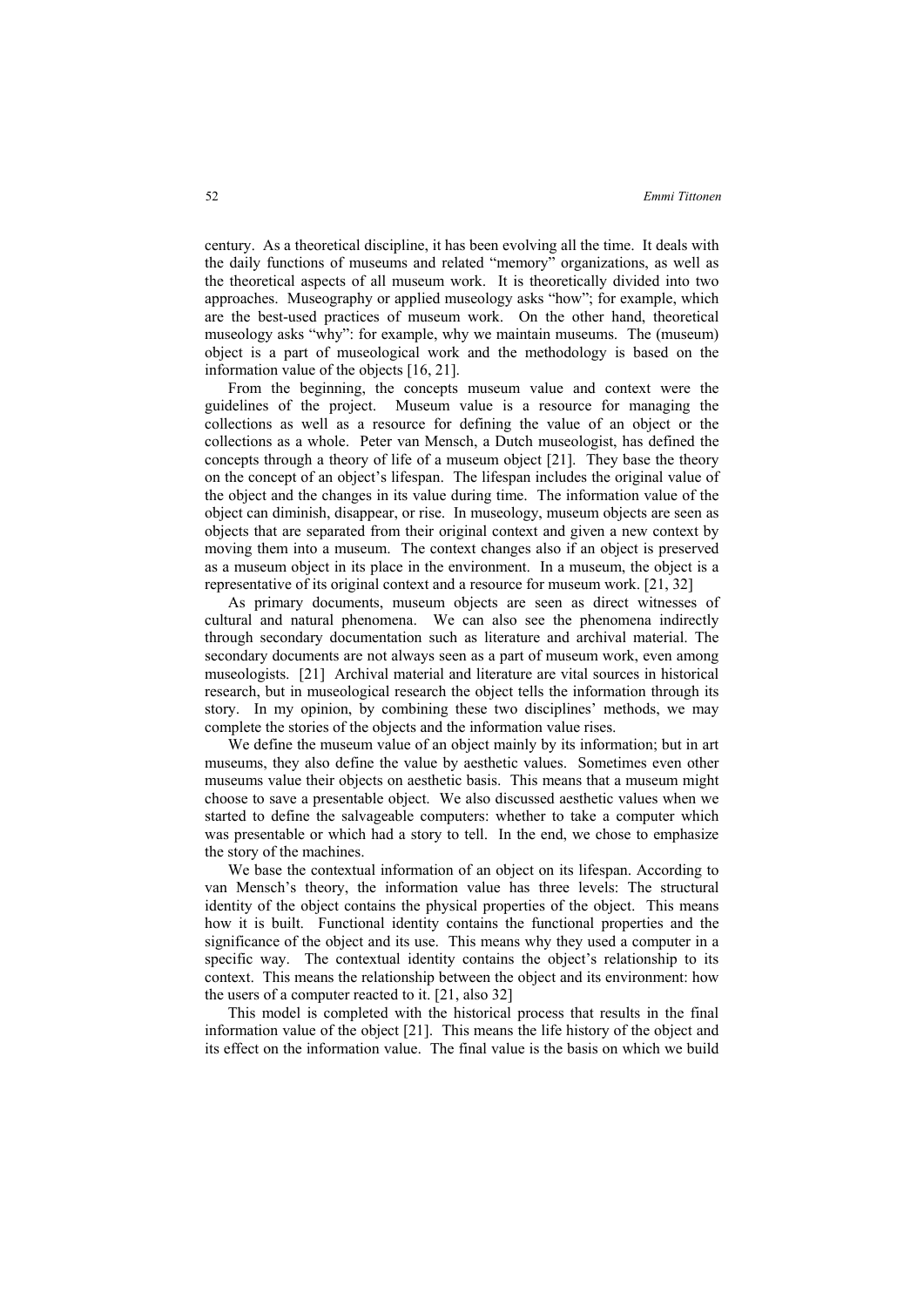our understanding of the past. The lifespan and the process of information are based on three stages of context. The conceptual identity means the beginning of an object's life: the idea that started its process of making. [21, 23, 32] This means the invention of a computer, for example, the idea that started the process of making the Wegematic 1000. The factual identity means all the characteristics of the object as it was intended and not-intended by the maker. It means the finished object with regard to its structure, function, and idea. [21, 32] The factual identity of the Wegematic is the finished product after the assembly line. The actual identity of an object is the result of its life [21, 32]. This means the story of the Wegematic to this day with all the marks its life has left on it: who made it, what it is, who used it and why, etc. Finally, it tells us the story of how it became a museum object.<sup>[4](#page-0-3)</sup>

This way the museum value of an object is based on its information. We see the object as a data carrier: it carries all the information its life left on it [21]. This means that we see the information hidden in the lifespan of the object and that it can be found through research. The object might have changed during its life in its functions and appearance. In museology, we consider these changes through the object's identity: is it still the same as its inventor meant? The context varies in an object's lifespan, and again when the object is "muzealised". The primary context of the object is the initial context in which it functioned. We achieve the secondary context when the object has a documentary value: usually this means that the object has become a museum object. [21]

The information value changes for the last time when an object becomes a museum object. It gains a new context, a museological one. In a museum, we introduce the object to a new environment that changes its identity. As a document of the past, the object is a source of knowledge. It also becomes a witness or a testimony of the past. Unfortunately, the muzealisation of an object affects its data. The information levels are damaged through the acquisition process and preservation. In the end, the documentary value of the object determines the place of the object, whether or not it belongs to a museum. [21]

## **3. Ways to Increase the Museum Value of Information Technology Objects**

During the 30 years of their existence, the museum association had hardly written down the life stories of the computers. Furthermore, they had written few donation forms of the studied computers. Although the catalogues were insufficient from a museological point of view, the museum association worked regularly in order to improve this situation. Catalogues are vital in regard to the museum value and the justification of an object's belonging to a museum. Proper cataloguing enhances the museum value of the collection as a whole, as well as

<sup>4</sup> The Wegematic 1000 came to the University of Helsinki in 1960 as a donation from the Swedish Wenner-Gren Institute. It became operational in 1961. In 1965, the computer was moved to be used at Jyväskylä Technical School. It was never used in Jyväskylä, because they could not make it work. It was donated to the museum association in 1986 [1, 2]. See also [14, 15, 30].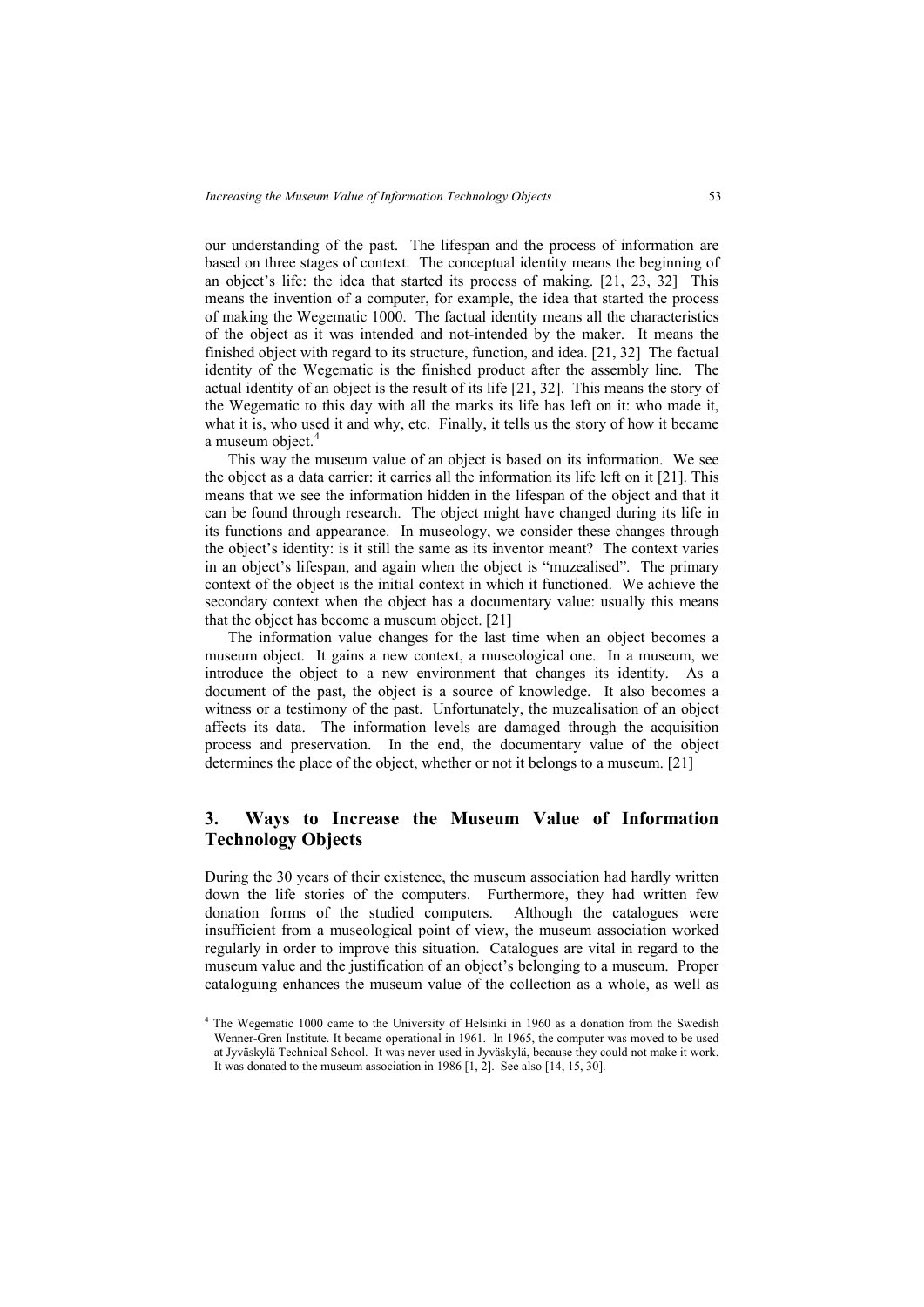enables researchers to distinguish scientific knowledge from non-scientific. Even one properly catalogued object enhances the museum value of a collection as a whole, instead of hundreds of insufficiently catalogued objects [33, 34, 35].

The documentary value of the objects was hidden in the lifespan. My work started with an investigation. First I had to figure out who had donated the computers and when using information provided by the members of the association. Concerning the lifespan, I had to begin from the muzealisation. After figuring out the story so far, I started to look for information on who had used these computers and where. I interviewed thirty-seven people and gathered archival material in order to collect the stories of the computers.

Interviewing is one of the most important methods of gathering contextual information. Memories tell a different story than facts do. Every person has individual experiences on how to use or program a computer, what difficulties they had while using it and what the world of computers felt like. Through interviews, we see the human experience. In museological context, the experiences of the users are vital to the museum value: they vitalize the object. Every object should have a story that tells to its viewer what it felt like to use it, touch it or look at it. Through the interviews I gathered first-hand and secondhand information of the computers. The second-hand information is important because the human experience can be used as an example of another similar object.

But what about the success of this project? All the information I gathered gave something new to the computers and to the history of Finnish IT. A few of the computers gained contextual information. Unfortunately, some computers (which should be the evidence of information technology) seem to stay uninformative. For a thorough investigation, the computers should be studied one by one. However, on the other hand, the project improved the knowledge and the museum value of the collections as a whole. Along the project, I helped the museum association to move and select the computers that were to be saved. I represented the museological expertise, and gave advice on what to consider as the basis of the selection: museum value of the objects. During this, the outlines of "the collection policy" were also created: the basis of the decision what computers to preserve. With it the association will be able to advance the collection they already have.

We improved the contextual knowledge of the machines with the interviews and the archival material. The information tells about the values and the conceptions of the past society and the culture. Combined with the human experience the facts tell the whole story of how and why the computers were used. Via these stories, we can begin to understand the impact computers had on our society. Although the gathered information was not very informative in the case of some computers, they all justified their place in the collections. This way "the list of the most valuable" is not the only justification. By being some of the oldest and most important computers in Finnish IT history, the justification is valid.

In the end, it is difficult to determine to whom this kind of collecting and documenting belongs. According to Finnish laws, there is only one very general ordinance about what museums must preserve: prehistoric or historic monuments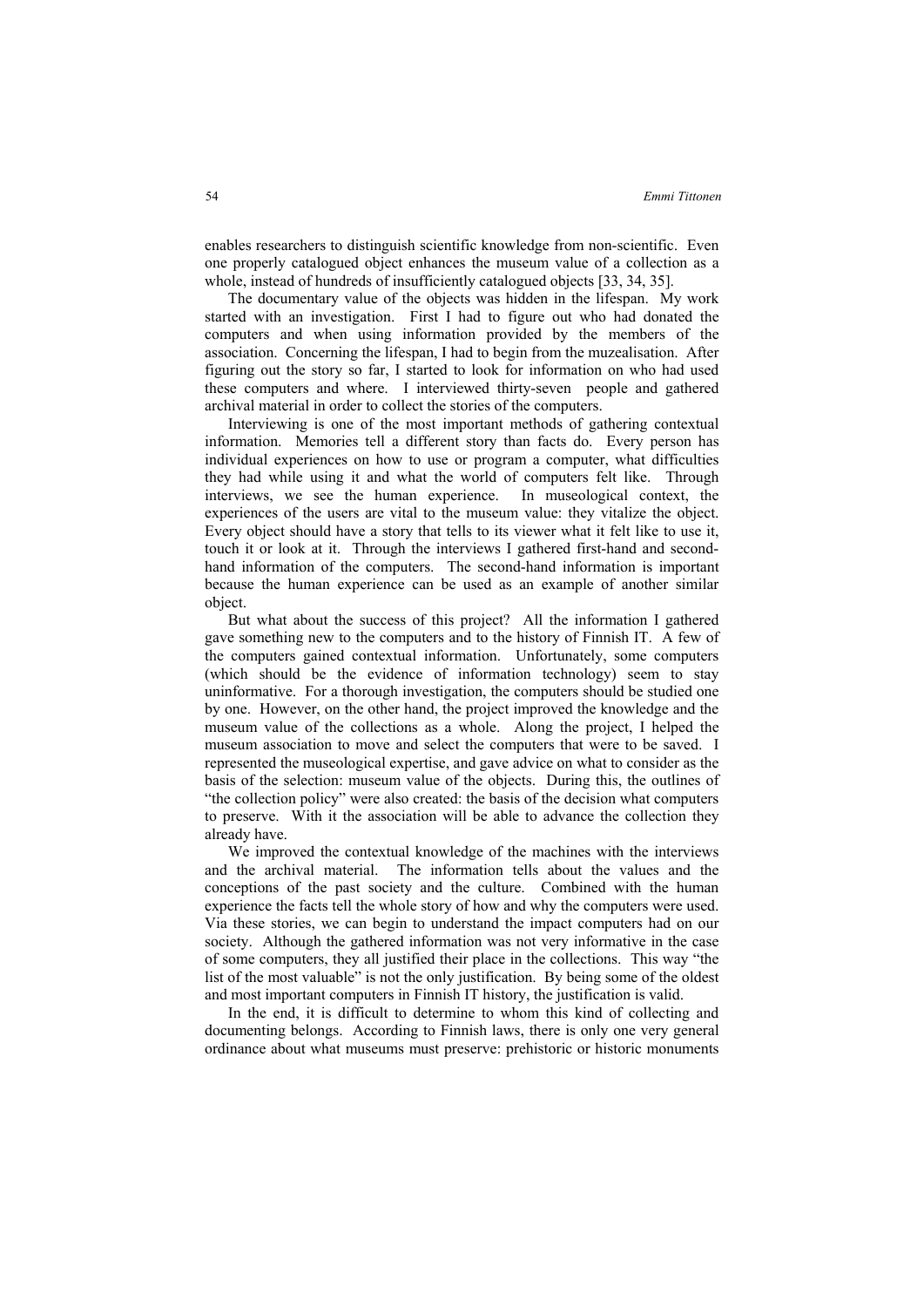(immovable artifacts) and movable artifacts and protected dead animals [4]. Museum workers have to decide themselves on what other material to preserve. There isn't any ordinance to save old computers. The museum association has done their work voluntarily with the help of professional museums. The members have decided on their own what computers or related material they collect. With a collection of this magnitude all the needed work cannot be done in a short period of time. Even with the help of professionals, museum work is comprehensive in nature.

## **4. Epilogue**

Therefore, what are the stories of the IBM Ramac 305 and the Cray 1S? The museum value of the Ramac stayed the same. The Ramac is the world's first computer to use a hard disk drive. It celebrated its 50<sup>th</sup> birthday on 13 September 2006 [13]. The machine that stands in Agora is actually a part of the IBM Ramac 305 mainframe. In the exhibition, you will find the hard disk drive and the control board. The machine is an exhibition loan from the Technology Museum of Finland [1].

However, there is not much to tell about the machine. They possibly used it in the 1960s in a retail cooperative OTK (Osuustukkukauppa). At the same time, an IBM Ramac 305 was in use in a similar cooperative, Elanto, in Helsinki. This machine was famous: it even had a nickname, "Äly-Elo" [20, 28, 29]. The information of Elanto's machine represents second-hand information: it increases the value of the Ramac on display.

The story of the Cray 1S supercomputer is different. Its museum value was increased, and the justification of its existence in a museum is valid. Actually, that pink tower is a central processing unit (CPU) [3] that was never in use in Finland. The Ministry of Education of Finland set up a committee in 1977 to plan the obtaining of a new mainframe in joint use. After years of hard work, Finland got its first supercomputer. Cray X-MP EA/416 supercomputer was activated on the premises of CSC – the Finnish IT Centre for Science in January 1989. [11, 17, 19, and 27]

According to a story told by one of the association's active members, there was great interest about the supercomputer. People wanted to see what the supercomputer was that caused so much work and cost a lot of money. When the Cray X-MP had arrived, the public interest was so large, that CSC started to inquire if they could get a computer to exhibit, because only authorized personnel were allowed in the machine room of the Cray X-MP. After negotiations, a representative from Cray Corporation suggested a Cray 1S that was out of use. The computer had been in Netherlands in the use of Shell Corporation and they used it in calculations of oil search. [9, see also 11] However, there is also another story. According to the personnel of CSC, the Cray came from England, from a meteorological institute [11]. They stripped the CPU of all essential parts that makes it a functional computer before it came to Finland. There have been speculations that it happened because of the Iron Curtain era; that is, so the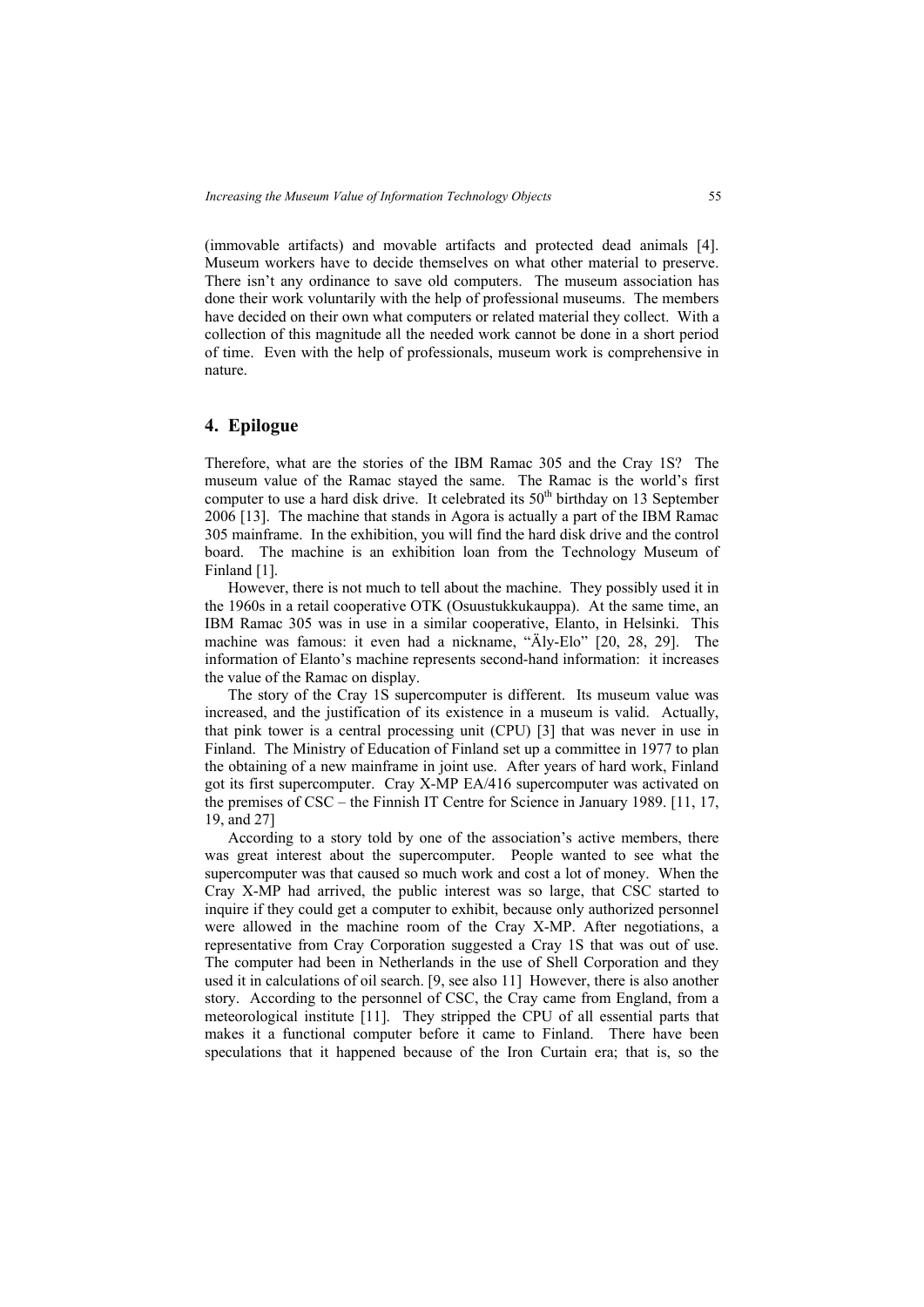Soviets could not copy the technology [9]. This is the problem and the enrichment of memories. On one hand, this complicates the understanding of the machine and it can compromise the museum value when the contextual information is based on assumptions. On the other hand, this difference enriches the story. It shows the variety of human experience and the personal truth as one source of information.

Finally they brought the CPU of the Cray 1S to Finland in 1990s. The Cray stood in the hall of CSC's premises. Everyone who came to the building could see "Finland's first supercomputer". Some people even wanted to take their picture while sitting on the benches of the Cray [10]. It stood in the hall until 1999. That year they were to receive a new supercomputer so they donated the Cray to the association [9]. Later the Cray 1S went on display in the computer exhibition and it has represented the beginning of Finnish supercomputing ever since.

How does the Cray tell its story from now on? It tells us in the end about the beginning of the supercomputer era in Finland. Through the knowledge gathered in the project we can see the life story of the machine. It is not just this big, pink computer CPU in a computer exhibition. It is a document of the work done in CSC, but also a document of how and why supercomputing began in Finland. It is also document of the importance of computer museum work: by saving it, the association has preserved an important part of Finnish IT history. The stripped CPU also tells of past conceptions of the western society: how the technology should be protected. In the end, when this knowledge is added to the information in the exhibition, also the visitors of the exhibition will find the story behind the machine. The Cray 1S is truly a museum object with museum value.

## **References**

Archival Material

- The Finnish Data Processing Museum Associations archival material.
- [2] The collections of the Jyväskylä University Museum, Section of Cultural History. JYU/KHO DUO 3781: Material gathered in the documentation project.

#### Internet References

- [3] The CRAY 1S advertisement from the 1970s; Computer History Museum homepage. Marketing Brochures Collections, Digitized: http://archive.computerhistory.org/resources /text/Cray/Cray.CRAY1S.1979.102646188.pdf (23.10.2007).
- [4] Finlex® Up-to-date legislation on the internet. The Antiquities act (In Finnish): http://www.finlex.fi/fi/laki/alkup/1963/19630295 (23.10.2007).<br>The Finnish Data Processing Museum Asso
- [5] The Finnish Data Processing Museum Association (in English): http://www.tietokonemuseo.saunalahti.fi/index\_eng.htm (23.10.2007)
- [6] The decisions of the cultural board of Jyväskylä (in Finnish): http://www3.jkl.fi/paatos /kulk/2006/14031700.0/frmtxt32.htm (23.10.2007).
- [7] The decision of the city council of Jyväskylä (in Finnish): http://www3.jkl.fi/paatos/kh /2006/10041400.0/frmtxt153.htm (23.10.2007).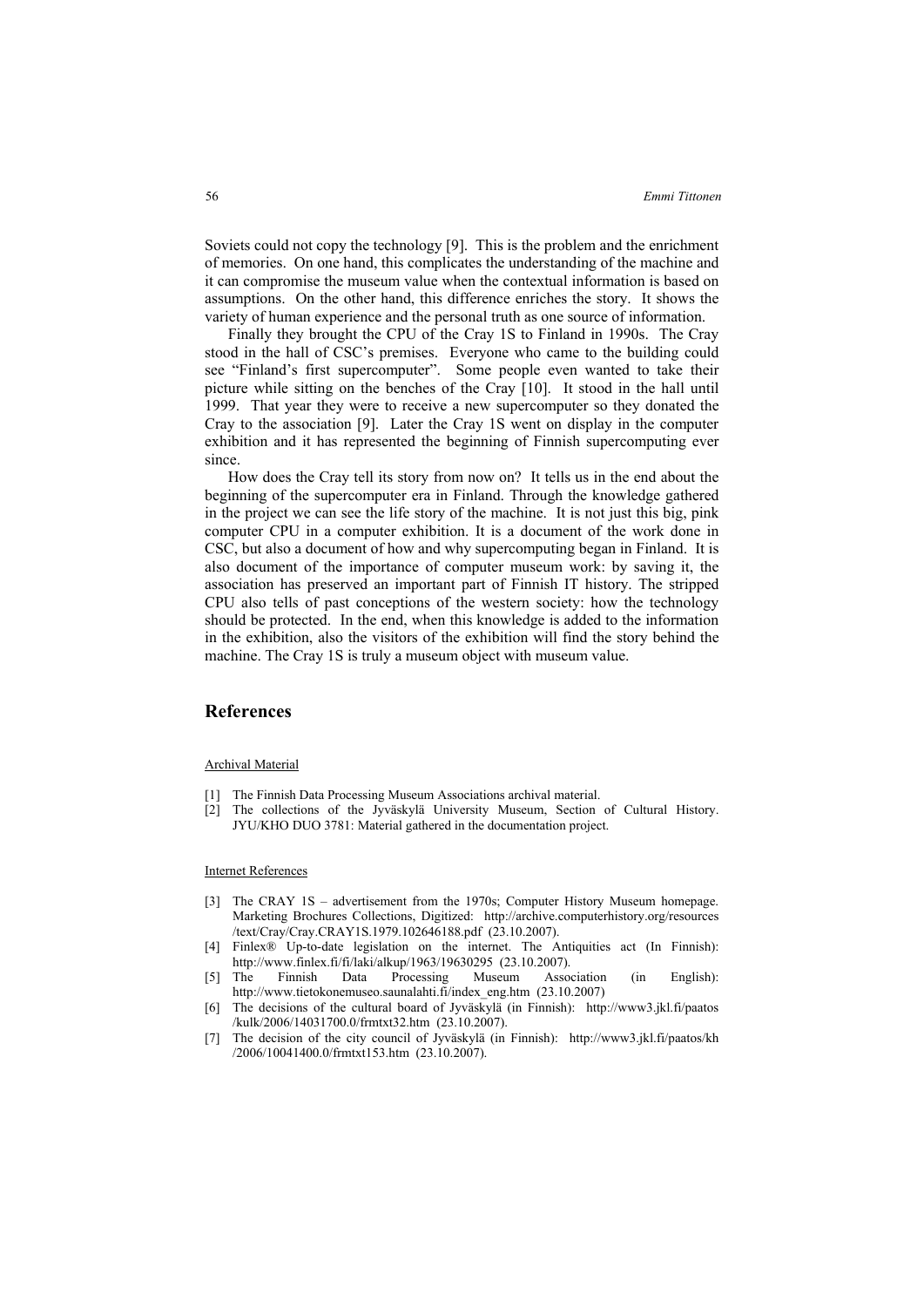[8] Information about the SAMDOK (in Swedish): http://www.nordiskamuseet.se/makeframeset.asp?sUrl=http%3A//www.nordiskamuseet.se/ category.asp%3Fcat%3D305%26catname%3Dom\_samdok&Cat=305&catName=om\_samd ok&publicationid= 23.10.2007

#### Interviews

- [9] JYU/KHO Duo N3781:35 7.12.2006. In the collections of the Jyväskylä University Museum, JYU/KHO DUO 3781.
- [10] JYU/KHO Duo N3781:48 26.3.2007. In the collections of the Jyväskylä University Museum, JYU/KHO DUO 3781.
- [11] JYU/KHO Duo N3781:50 26.3.2007. In the collections of the Jyväskylä University Museum, JYU/KHO DUO 3781.

#### Journals

[12] Vilkuna, Janne. Maailman tihein museoverkko. (World's thickest museum network. In Finnish) Helsingin sanomat 28.12.1996.

#### **Literature**

- [13] Bashe, Charles J. Johnson, Lyle R. Palmer, John H. Pugh, Emerson W. IBM's Early Computers. MIT Press, Cambridge, 1986.
- [14] Boman, Ragnar Dahlberg, Ingrid. Dansen kring guldkalven. (Dancing around the Golden Calf. In Swedish) Askild & Kärnekull, Stockholm 1975.
- [15] Hallberg, Tord-Jöran. IT gryning. Svenskt datahistoria från 1840- till 1960-talet. (The ITdawn. Swedish computer history from 1840s to 1960s. In Swedish) Studentlitteratur, Lund, 2007, pp. 191–220.
- [16] Heinonen, Jouko Lahti, Markku. Museologian perusteet. (The Basics of Museology In Finnish) Kolmas uudistettu laitos. Suomen Museoliitto, Helsinki, 2001, pp. 14–24.
- [17] Kauranne, Tuomo. Maamme matkalla maineeseen eli kuinka tullaan supertietokoneen omistajaksi. (Our country on its way to fame, how to become the owner of a supercomputer. In Finnish) Korkeakoulujen atk-uutiset. Supernumero 3-4/88. VTKK, Helsinki, 1998, pp. 4–9.
- [18] Ketky ry:n hallitus (toim.). Ketky ry 25 vuotta, Juhlajulkaisu. (Ketky registered foundation 25 years. In Finnish) Ketky, Jyväskylä, 1997, pp. 54–57.
- [19] Käpyaho, Juhani. Tieteen tietokoneet ja tietoyhteydet. CSC Tieteellinen laskenta 25 vuotta. (Computers and information connections of Science. CSC – Finnish Information Technology Centre for Science 25 years. In Finnish) CSC – tieteellinen laskenta, Espoo, 1996.
- [20] Manninen, Ari T. Näin tehtiin Suomesta tietoyhteiskunta. (This is how Finland became an information society. In Finnish) Talentum, Helsinki, 2003.
- [21] Mensch, Peter van. 1992. Towards a methodology of museology. University of Zagreb. Internet-published PhD.-thesis. Available on the internet: http://web.archive.org/web /20000422030557/www.xs4all.nl/~rwa/contents.htm (23.10.2007).
- [22] Paju, Petri. Ensimmäinen suomalainen tietokone ESKO ja 1950-luvun suunnitelma kansallisesta laskentakeskuksesta. (First Finnish computer ESKO and the plan for national computing centre in 1950s. In Finnish) Lisensiaatintutkimus, Turun yliopisto kulttuurihistoria. Turku, 2002.
- [23] Pearce, Susan M. Museums, Objects and Collections: a cultural study. Leicester University Press, Leicester, 1992, pp. 192-193.